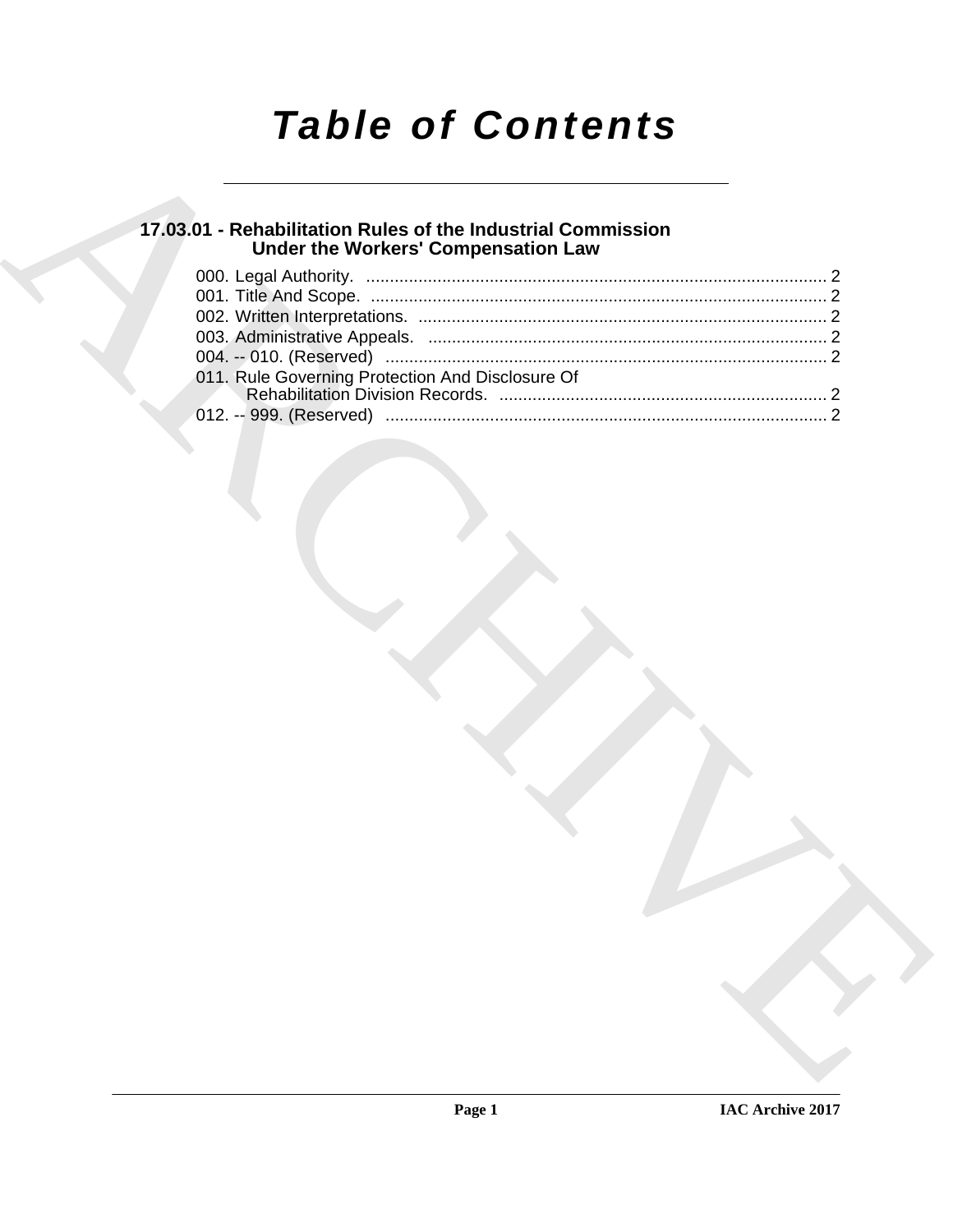#### **IDAPA 17 TITLE 03 CHAPTER 01**

#### **17.03.01 - REHABILITATION RULES OF THE INDUSTRIAL COMMISSION UNDER THE WORKERS' COMPENSATION LAW**

#### <span id="page-1-1"></span><span id="page-1-0"></span>**000. LEGAL AUTHORITY.**

These rules are adopted and promulgated by the Industrial Commission pursuant to the provisions of Section 72-508, Idaho Code. (7-1-93) Idaho Code. (7-1-93)

#### <span id="page-1-2"></span>**001. TITLE AND SCOPE.**

These rules shall be cited as IDAPA 17.03.01, "Rehabilitation Rules of the Industrial Commission Under the Workers' Compensation Law."

#### <span id="page-1-3"></span>**002. WRITTEN INTERPRETATIONS.**

No written interpretations of these rules exist. (7-1-93)

#### <span id="page-1-4"></span>**003. ADMINISTRATIVE APPEALS.**

There is no administrative appeal from decisions of the Industrial Commission in workers' compensation matters, as the Commission is exempted from the contested cases provisions of the Administrative Procedure Act. (7-1-93)

#### <span id="page-1-5"></span>**004. -- 010. (RESERVED)**

#### <span id="page-1-8"></span><span id="page-1-6"></span>**011. RULE GOVERNING PROTECTION AND DISCLOSURE OF REHABILITATION DIVISION RECORDS.**

<span id="page-1-11"></span>**01. Policy**. The Industrial Commission recognizes that correct use and safeguarding of the information made available to its Rehabilitation Division is an essential element of responsible administration. In order to assure that information obtained by the Rehabilitation Division will be used for rehabilitation purposes only and not in a way that may prove harmful -- medically, psychologically or otherwise -- to the claimant, cause unfavorable reaction toward a provider of information, or violate the confidentiality rules of any agency providing information as part of an interagency agreement, this rule has been adopted. (12-26-78) an interagency agreement, this rule has been adopted.

<span id="page-1-10"></span><span id="page-1-9"></span>**02. Confidentiality**. Any information obtained for rehabilitation purposes (including, but not limited to, consultant's notes, scientific or medical data, evaluations, or reports) which is deemed by the Administrator of the Rehabilitation Division to be of such nature that any disclosure would not be in the best interest of the claimant or any other Rehabilitation Division. (12-26-78) other Rehabilitation Division.

**CHAPTER OF**<br> **CHARCHIVE CONFIRM CONTROL COMMISSION**<br> **CHARCHIVE CONFIRM CONFIRM CONFIRM CONTROL CONTROL CONTROL CONTROL CONTROL CONTROL CONTROL CONTROL CONTROL CONTROL CONTROL CONTROL CONTROL CONTROL CONTROL CONTROL CONT 03. Motion for Disclosure**. Should a party, in an action in which Application for Hearing has been filed with the Industrial Commission, request access to any consultant's notes, scientific or medical data, evaluations, or reports contained in the files of the Rehabilitation Division and be denied such access for any reason, the party making such request may present to the commission a motion for an Order of Disclosure. Such a motion shall be accompanied by an affidavit specifically detailing the necessity for access to the matter contained in the files of the Rehabilitation Division. (12-26-78)

<span id="page-1-12"></span>**04. Requests from Other Agencies**. If the information, consultant's notes, scientific or medical data, evaluations, or reports are in the possession of the Rehabilitation Division by reason of an agreement to comply with valid confidentiality regulations of any agency of the state of Idaho, or agency of the United States, disclosure shall<br>be requested from the source agency, and not from the Rehabilitation Division. (12-26-78) be requested from the source agency, and not from the Rehabilitation Division.

#### <span id="page-1-7"></span>**012. -- 999. (RESERVED)**